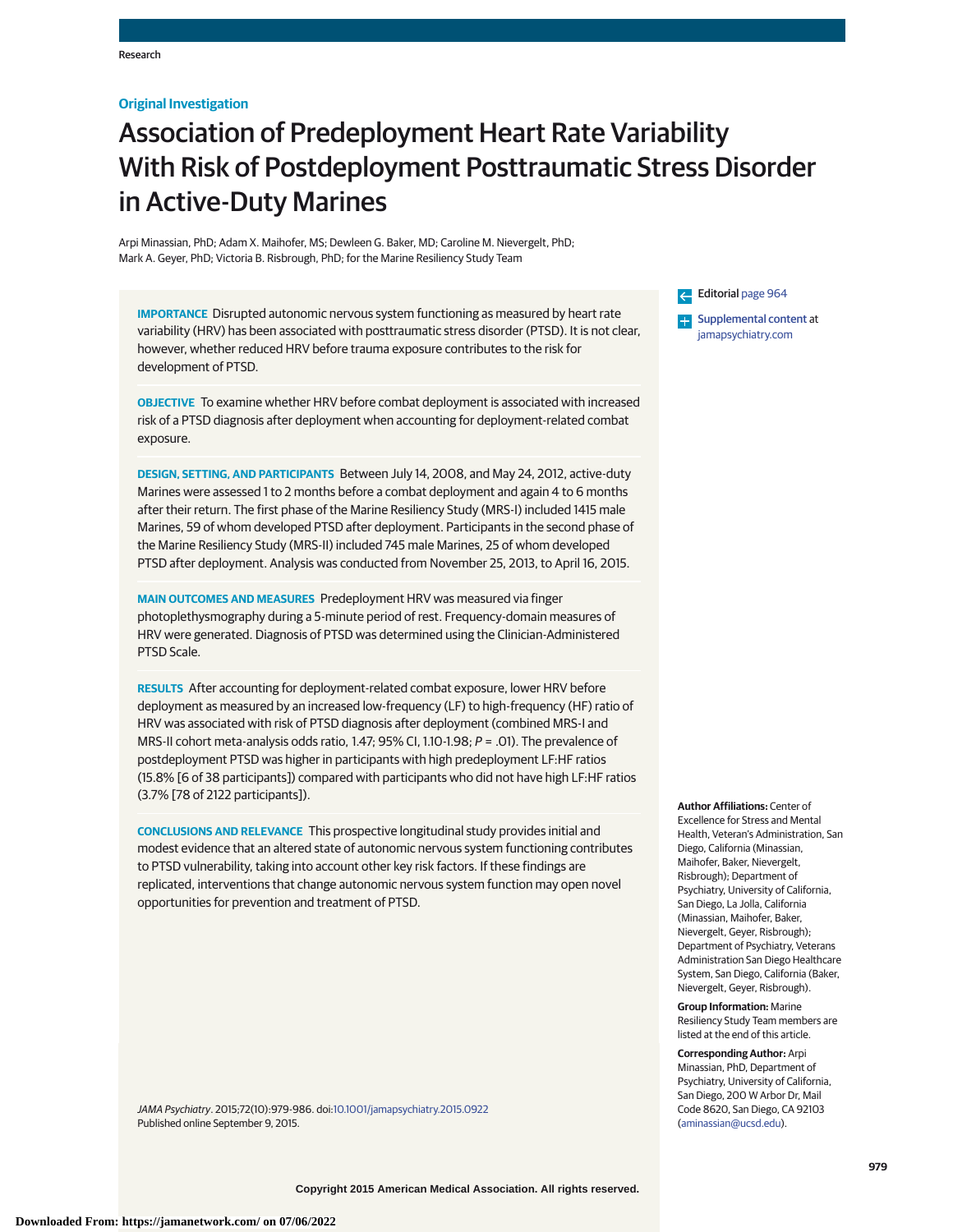osttraumatic stress disorder (PTSD) is, historically and currently, a significant public health problem in individuals deployed to war. Lifetime prevalence of the disorder is approximately 19% in Vietnam-era combat veterans<sup>1</sup> and 13% to 15% in US military servicemembers serving in this era's conflicts in Iraq and Afghanistan<sup>2,3</sup> compared with the 8% general prevalence rate of PTSD in the United States.<sup>4</sup> These differences in prevalence rates may be in part attributable to variations in the disorder's diagnostic criteria or how it is assessed. Regardless, psychological and functional consequences of PTSD can be devastating (eg, high suicide rates<sup>5</sup> and long-term disability with substantial impairment in functioning<sup>6</sup>). Furthermore, PTSD is associated with several adverse health consequences.7,8

Heart rate variability (HRV) is the quantitative assessment of variation in heartbeat intervals and is a sensitive index of autonomic nervous system (ANS) function.<sup>9</sup> Heart rate is modulated by both the parasympathetic and sympathetic branches of the ANS via influences on the sinoatrial node pacemaker.<sup>10</sup> The consistent findings of reduced HRV in PTSD suggest autonomic inflexibility due to sympathetic overactivity and/or parasympathetic insufficiency,<sup>11-13</sup> potentially mediated by the presence or worsening of the cardiovascular problems that are common in the disorder.<sup>14</sup> It is unclear whether autonomic inflexibility is simply reduced during active PTSD symptoms or whether abnormalities can also be detected in individuals who are at risk for PTSD. In other words, does diminished HRV before trauma increase the likelihood of stress disorder symptoms after trauma? Low parasympathetic control of sympathetic output could reflect an at-risk state for development of stress disorders via reduced cortical modulation of ANS responses to stress<sup>15,16</sup> or, alternatively, could be a traitlike phenomenon associated with decreased resilience to stress. Some evidence<sup>17</sup> suggests that diminished HRV immediately after trauma can predict development of PTSD; however, to our knowledge, HRV before trauma has not been tested. Identifying biology-basedmarkers of PTSD susceptibilitywill enable delineation of mechanisms that confer susceptibility to the longterm effects of trauma and inform preventive strategies.

To this end, we tested the hypothesis that HRV before trauma is associated with the development of PTSD in a large group of Marines and Sailors after their return from deployment to a combat zone. Active-duty Marines in the Marine Resiliency Study (MRS), previously described by our group,<sup>13,18-20</sup> were evaluated for HRV and PTSD symptoms before and after deployment. We<sup>19</sup> reported a cross-sectional association before deployment between reduced HRV and PTSD in the MRS cohort. In the present study, we tested our hypothesis that low HRV is a risk factor for PTSD, predicting that Marines and Sailors who developed PTSD after deployment would exhibit low HRV before deployment.

## Methods

## **Participants**

Participants were active-duty US Marines and Sailors tested approximately 1 month before deployment to Iraq or Afghanistan as part of the first phase of the MRS (MRS-I), a prospective longitudinal study to examine markers of risk and resilience to combat stress. The participants were reassessed approximately 3 and 6 months after return from deployment. The 6-month time frame was the focus of the present study in an effort to assess the prolonged PTSD syndrome.Four infantry battalions were tested between July 14, 2008, and May 24, 2012, at 1 of 2 bases in Southern California.18 Additional data from a smaller cohort (drawn from the second phase of the MRS [MRS-II]) were analyzed separately owing to assessment time differences (assessments 1 week before deployment and 4-5 months after deployment, with the final evaluation occurring October 10, 2013). Studies were approved by the institutional review boards of the Veteran's Administration San Diego Healthcare System; the University of California, San Diego; and the Naval Health Research Center. All participants provided voluntarywritten informed consent. Data analysis was conducted between November 25, 2013, and April 16, 2015.

All active-duty Marines planning to deploy with their units were considered for study inclusion. Women were not included since female Marines were not part of infantry battalions at the time of testing.

## **Procedure**

All participants from whom blood samples were drawn received a nominal financial compensation. The predeployment test battery included a comprehensive evaluation of demographic information, history, and current symptoms with respect to military service; drug, alcohol, and tobacco use; psychiatric conditions; head injuries; and psychological trauma.<sup>18</sup> Blood samples were used to determine genetic-based ancestry information (eMethods in the [Supplement\)](http://jama.jamanetwork.com/article.aspx?doi=10.1001/jamapsychiatry.2015.0922&utm_campaign=articlePDF%26utm_medium=articlePDFlink%26utm_source=articlePDF%26utm_content=jamapsychiatry.2015.0922).<sup>21</sup> The postdeployment test battery was similar in duration and included reevaluation of symptoms and psychological adjustment as well as deployment-related occurrence of traumatic brain injury.

To measure HRV, participants were seated in quiet rooms and a finger photoplethysmograph ([PPG] Pasco Scientific) was placed on the nail of the right fifth finger. The PPG is an optical technique used to detect beat-to-beat blood volume changes inmicrovascular tissue and was sampled at 1000 Hz (eMethods in the [Supplement\)](http://jama.jamanetwork.com/article.aspx?doi=10.1001/jamapsychiatry.2015.0922&utm_campaign=articlePDF%26utm_medium=articlePDFlink%26utm_source=articlePDF%26utm_content=jamapsychiatry.2015.0922).<sup>19</sup> We elected to use a 5-minute at-rest PPG reading because this method offers cost-effectiveness, rapid implementation, and feasibility for screening large numbers of people compared with electrocardiogram protocols. However, PPG is limited in that it cannot accurately detect respiration rate and the time frame is not adequate to measure very low frequency components of the spectral band.

### Outcome Measurements

The PPG data were processed to generate HRV variables using our group's published methods.<sup>19</sup> Frequency-domain HRV measureswere generated per the recommendations of the Task Force of the European Society of Cardiology and the North American Society of Pacing and Electrophysiology.<sup>22</sup> The lowfrequency (LF) and high-frequency (HF) components and the LF:HF ratio were examined (eMethods in the [Supplement\)](http://jama.jamanetwork.com/article.aspx?doi=10.1001/jamapsychiatry.2015.0922&utm_campaign=articlePDF%26utm_medium=articlePDFlink%26utm_source=articlePDF%26utm_content=jamapsychiatry.2015.0922).

The Clinician-Administered PTSD Scale (CAPS)<sup>23</sup> was used to determine the presence of a PTSD diagnosis at the prede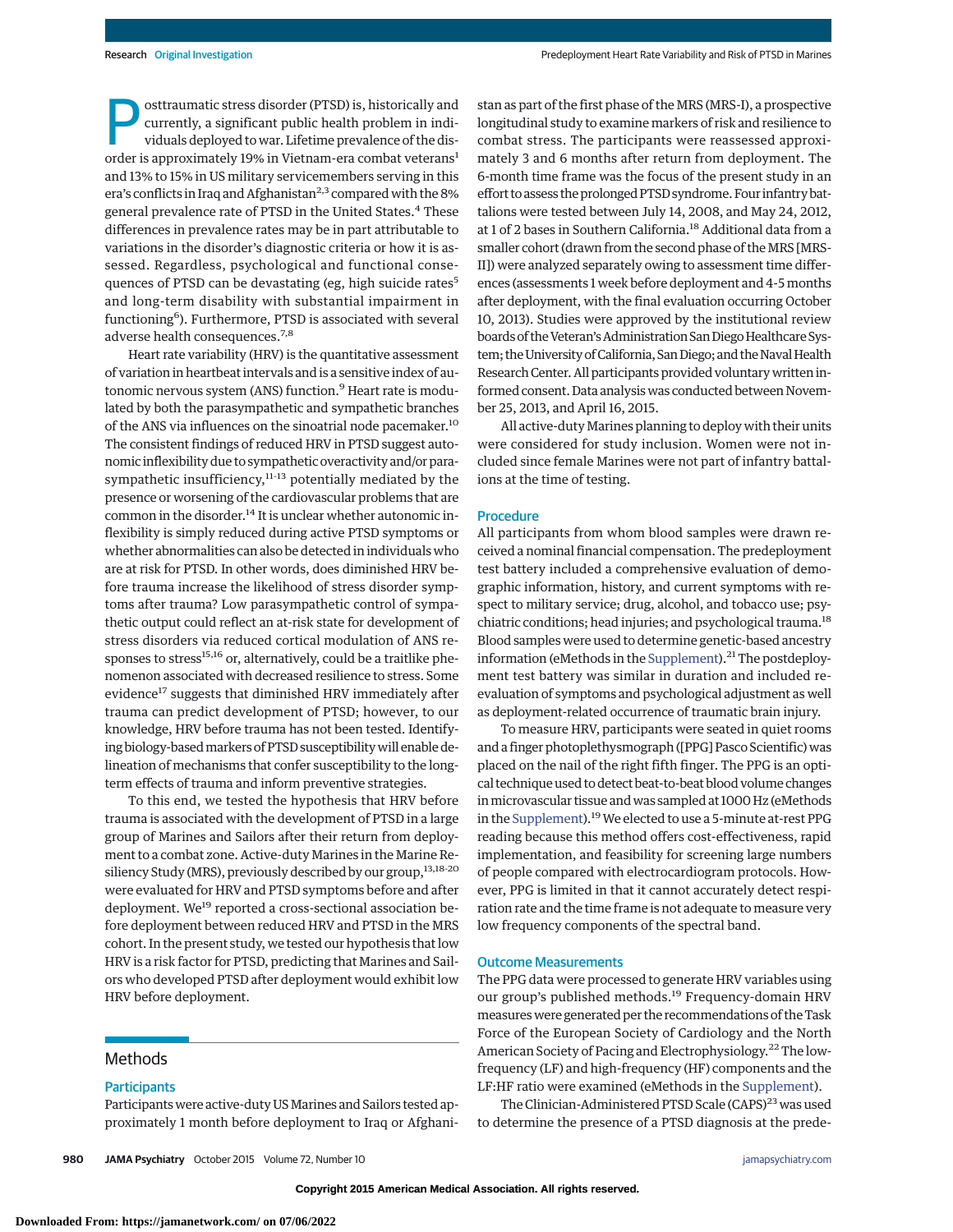ployment and postdeployment (6-month) visits. The CAPS is a structured interview and is considered the criterion standard for ascertainment of a PTSD diagnosis using *DSM-IV* criteria. Using CAPS responses, we categorized participants as either not meeting or meeting criteria for PTSD at each of the 2 time points. Criteria were derived from the *DSM-IV*: at least 1 B symptom (traumatic event is persistently reexperienced), 3 C symptoms (persistent avoidance of trauma-associated stimuli and numbing of general responsiveness), and 2 D symptoms (persistent arousal symptoms). Because we used a *DSM-5* diagnosis approach with the CAPS, there was not a quantitative criterion for a minimum CAPS score. The range of CAPS scores for participants who met criteria for PTSD was 28 to 96; the mean (SD) score was 61.91 (16.07).

## Statistical Analysis

The LF, HF, and LF:HF ratio were positively skewed and natural log transformations were generated; such transformations are widely used in HRV research.<sup>12,13,24-27</sup> After transformation, outliers greater than 3 SDs from the mean were excluded from subsequent data analyses,<sup>28</sup> and data were reinspected for normal distribution.

To assess the relationship between HRV before deployment and PTSD at the postdeployment visit, multivariate logistic regressions were conducted for each of the 3 HRV variables for the MRS-I and MRS-II cohorts. The outcome variable was a comparison of participants who did not meet criteria for PTSD either before or after deployment with participants who did not meet PTSD criteria before deployment but fulfilled diagnostic criteria for the disorder after deployment. A summary measure of combat exposure and deployment-related stressors was included as a covariate in the regression model since this factor is the strongest causal predictor of combatrelated PTSD. This factor was derived from the Deployment Risk and Resilience Inventory (DRRI).<sup>29</sup> Four DRRI subscales were combined into 1 composite score to measure deployment stressors: Combat Experiences, Aftermath of Battle, Deployment Concerns About Life and Family Disruptions, and the Difficulty Living andWorking Environments (eMethods in the [Supplement\)](http://jama.jamanetwork.com/article.aspx?doi=10.1001/jamapsychiatry.2015.0922&utm_campaign=articlePDF%26utm_medium=articlePDFlink%26utm_source=articlePDF%26utm_content=jamapsychiatry.2015.0922).

The MRS-I and MRS-II analyses were next subjected to a fixed-effect meta-analysis to generate an overall effect size. Power to detect a significant effect was calculated using the a priori power analysis method within the logistic regression module of G\*Power, version 3.1.9.30

To determine whether HRV remained significant in the regression model when accounting for other variables that have been closely associated with HRV and/or PTSD in our<sup>19</sup> and others'11-13,31 findings, the HRV variable that achieved significance in the primary regressions was reassessed in an additional multivariate logistic regression controlling for the following covariates: age, ancestry, battalion, CAPS total scores at the predeployment visit, deployment-related traumatic brain injury as defined by a self-report of a new head injury sustained during deployment that was accompanied by either a loss of consciousness or altered mental status, and DRRI scores.

Post hoc correlations between HRV variables and clinical variables were conducted using Pearson *R* correlation coeffiFigure 1. Marine Resiliency Study (MRS)-I and MRS-II Participant Flow Diagrams



HRV indicates heart rate variability; PTSD, posttraumatic stress disorder.

cients. A substantial proportion of participants (464 of 2160 [21.5%]) had a CAPS total score of zero at the postdeployment visit. Those participants' data were not included in the correlational analysis.

Significance levels were set at  $P < .02$  ( $\chi^2$  analysis) for the primary regressions to account for multiple comparisons (3 HRV variables). Significance levels for the follow-up regression using the single HRV variable were set at *P* < .05. Effect sizes were calculated when relevant (eg, odds ratios [ORs] for regression analyses). Statistical analyses were conducted with SPSS, version 20 (SPSS Inc), and *R*, version 2.15.3 (R Foundation for Statistical Computing).

# Results

The overall demographic composition of Marines and Sailors in the MRS has been reported.<sup>18-20,32</sup> Overall, the analyses suggested that lower HRV at the predeployment visit, as measured by higher values of the LF:HF ratio, was associated with increased risk of a PTSD diagnosis at the postdeployment visit. Participants with high LF:HF ratios at the predeployment visit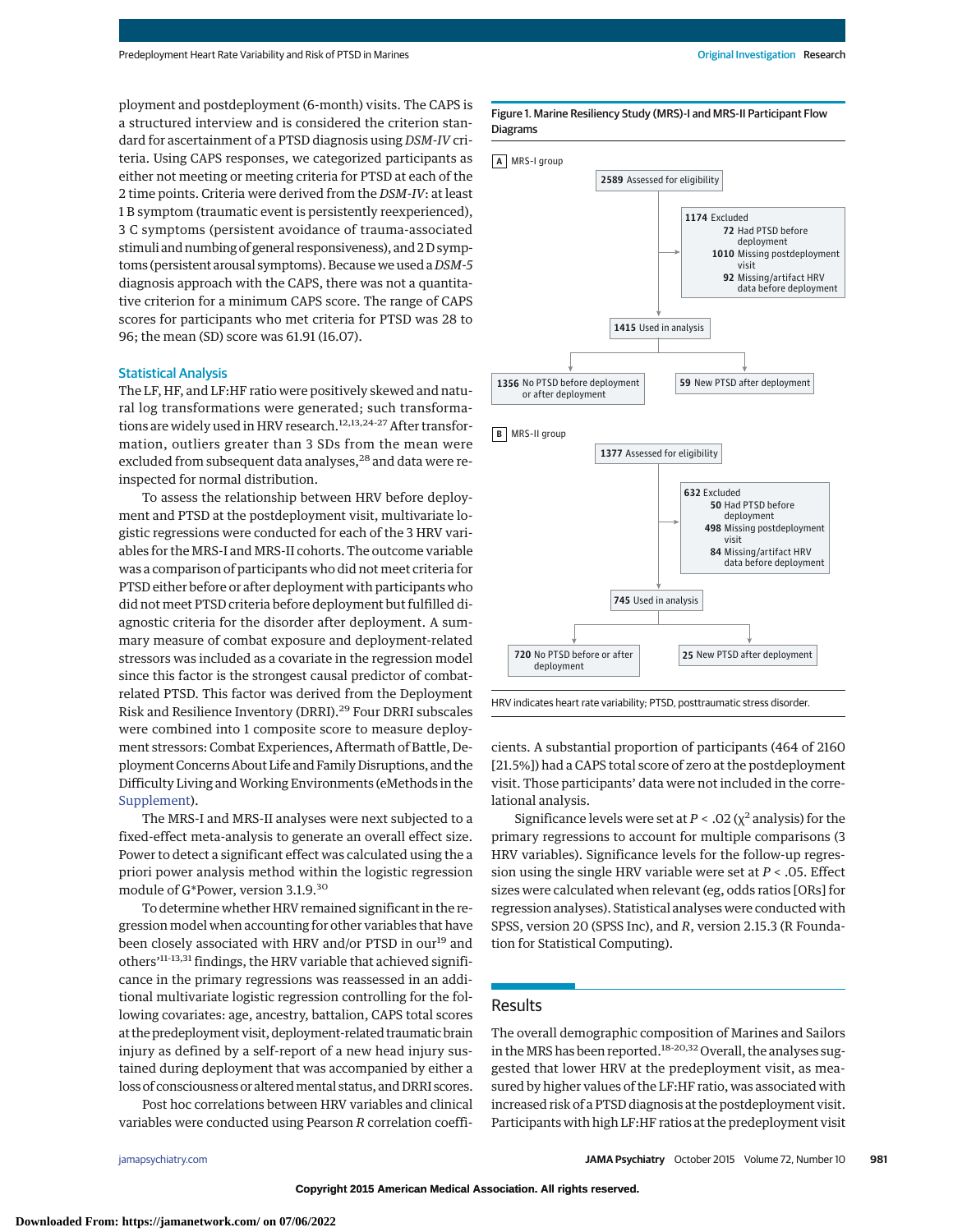| Characteristic                                                                                                 | <b>MRS</b><br>Phase | Mean (SD) [No.]                                                                                                                | <b>Statistical Value</b>                  |  |  |
|----------------------------------------------------------------------------------------------------------------|---------------------|--------------------------------------------------------------------------------------------------------------------------------|-------------------------------------------|--|--|
| MRS-I, No.                                                                                                     |                     | 1415                                                                                                                           |                                           |  |  |
| MRS-II, No.                                                                                                    |                     | 745                                                                                                                            |                                           |  |  |
| Age, y                                                                                                         | $\mathsf{I}$        | 22.4(3.5)                                                                                                                      | Mann-Whitney $=$                          |  |  |
|                                                                                                                | $\mathbf{II}$       | 21.9(2.8)                                                                                                                      | 487 320.50; $P = .002$                    |  |  |
| Ancestry, No. (%)                                                                                              | $\mathsf{I}$        | European American, 903 (63.8)<br>African American, 83 (5.9)<br>Hispanic/Native American, 253 (17.9)<br>Asian/other, 176 (12.4) | $x^2 = 1.80: P = .62$                     |  |  |
|                                                                                                                | $\mathbf{II}$       | European American, 479 (64.3)<br>African American, 39 (5.2)<br>Hispanic/Native American, 145 (19.5)<br>Asian/other, 82 (11.0)  |                                           |  |  |
| Prior deployment, No. (%)                                                                                      | $\mathsf{I}$        | 570 (40.3)                                                                                                                     | $x^2 = 21.76; P < .001$                   |  |  |
|                                                                                                                | $\mathbf{II}$       | 379 (50.9)                                                                                                                     |                                           |  |  |
| Time in the military before                                                                                    | $\overline{1}$      | 31.6(35.1)                                                                                                                     | Mann-Whitney $=$                          |  |  |
|                                                                                                                | $\mathbf{II}$       | 29.4(25.5)                                                                                                                     | $522321.50; P = .61$                      |  |  |
| AUDIT total score before<br>deployment                                                                         | $\mathsf{I}$        | 7.4(6.6)                                                                                                                       | Mann-Whitney $=$<br>$520056.50; P = .92$  |  |  |
|                                                                                                                | $\mathbf{II}$       | 6.9(5.5)                                                                                                                       |                                           |  |  |
| Hours since caffeine use                                                                                       | $\mathsf{I}$        | 6.4(6.3)[799]                                                                                                                  | Mann-Whitney $=$<br>$164654.00; P = .004$ |  |  |
|                                                                                                                | $\mathbf{II}$       | 7.8(7.2)[457]                                                                                                                  |                                           |  |  |
| deployment, mo<br>before deployment <sup>a</sup><br>Hours since nicotine use<br>before deployment <sup>a</sup> | $\overline{1}$      | 3.1(3.8)[654]                                                                                                                  | Mann-Whitney $=$                          |  |  |
|                                                                                                                | $\mathsf{II}$       | $4.0(4.5)$ [396]<br>13.0(12.0)<br>11.1(10.8)<br>14.6(16.4)                                                                     | 113 119.50; $P < .001$                    |  |  |
| CAPS total score                                                                                               |                     |                                                                                                                                |                                           |  |  |
| Before deployment                                                                                              | $\mathsf{I}$        |                                                                                                                                | Mann-Whitney $=$                          |  |  |
|                                                                                                                | $\mathbf{II}$       |                                                                                                                                | 480 851.50; $P < .001$                    |  |  |
| After deployment                                                                                               | $\overline{1}$      |                                                                                                                                | Mann-Whitney $=$<br>503 461.00; $P = .05$ |  |  |
|                                                                                                                | $\mathbf{II}$       | 15.3(15.7)                                                                                                                     |                                           |  |  |
| Sustained TBI during                                                                                           | $\overline{1}$      | 274 (19.4)                                                                                                                     | $x^2 = 0.07; P = .82$                     |  |  |
| deployment, No. (%)                                                                                            | $\mathbf{II}$       | 148 (19.9)                                                                                                                     |                                           |  |  |
| DRRI composite imputed                                                                                         | $\mathsf{I}$        | $-0.09(0.79)$                                                                                                                  | Mann-Whitney $=$                          |  |  |
| score after deployment <sup>b</sup>                                                                            | $\mathbf{II}$       | 0.01(0.77)                                                                                                                     | 481 285.00; $P < .001$                    |  |  |

Abbreviations: AUDIT, Alcohol Use Disorders Identification Test; CAPS, Clinician-Administered PTSD Scale; DRRI, Deployment Risk and Resilience Inventory, MRS, Marine Resiliency Study; PTSD, posttraumatic stress disorder; TBI, traumatic brain injury.

<sup>a</sup> Calculated only in participants who self-reported use of this substance within 24 hours.

<sup>b</sup> Imputed composite score as described in the eMethods in the [Supplement.](http://jama.jamanetwork.com/article.aspx?doi=10.1001/jamapsychiatry.2015.0922&utm_campaign=articlePDF%26utm_medium=articlePDFlink%26utm_source=articlePDF%26utm_content=jamapsychiatry.2015.0922)

#### Table 2. Parameter Estimates for Multivariate Logistic Regressions Including the LF:HF Ratio in Predicting PTSD After Deployment

|                            | $MRS-Ia$          |            |         | $MRS-IIb$           |            |         | Meta-analysis     |            |         |
|----------------------------|-------------------|------------|---------|---------------------|------------|---------|-------------------|------------|---------|
| <b>Characteristic</b>      | OR (95% CI)       | Wald $x^2$ | P Value | OR (95% CI)         | Wald $x^2$ | P Value | OR (95% CI)       | Wald $x^2$ | P Value |
| DRRI after deployment      | $2.95(2.15-4.09)$ | 43.39      | < 0.001 | $2.55(1.50-4.43)$   | 11.59      | .001    | $2.84(2.15-3.74)$ | 54.75      | < 0.001 |
| $LF:HF$ ratio <sup>c</sup> | $1.63(1.14-2.34)$ | 7.07       | .008    | $1.20(0.72 - 2.03)$ | 0.45       | .50     | $1.47(1.10-1.98)$ | 6.60       | .01     |

Abbreviations: DRRI, Deployment Risk and Resilience Inventory; LF:HF, low-frequency to high-frequency ratio; MRS, Marine Resiliency Study; OR, odds ratio; PTSD, posttraumatic stress disorder.

<sup>a</sup> The MRS-I cohort included 1356 participants without PTSD before and after deployment and 59 individuals with PTSD after deployment.

had a higher prevalence of PTSD after deployment than did participants with low predeployment LF:HF ratios. Figure 1 presents the flow of participants in both cohorts. Of the 1415 participants inMRS-I, 1356 individuals (95.8%) who had valid HRV data at the predeployment visit and also attended the 6-month postdeployment visit did not meet PTSD criteria at either visit, and 59 participants did not meet criteria for PTSD before deployment but met the criteria after being deployed (4.2% prevalence of postdeployment PTSD). In the MRS-II cohort of 745 participants, 720 individuals (96.6%) did not meet PTSD criteria at either visit, and 25 participants met the criteria for PTSD after deployment (3.4% prevalence of postdeployment PTSD). <sup>b</sup> The MRS-II cohort included 720 participants without PTSD before and after deployment and 25 individuals with PTSD after deployment.

<sup>c</sup> The LF:HF ratio was log transformed.

Demographic, military service, and clinical data comparing MRS-I and MRS-II are found in Table 1. Compared with MRS-I participants, those of the MRS-II cohort were younger, with lower predeployment CAPS scores, a higher prevalence of prior deployment, more time elapsed since the use of nicotine and caffeine, and a higher self-report of deployment-related stress (higher DRRI scores).

InMRS-I participants, the log-transformed LF:HF ratio was significantly associated with membership in the PTSD group such that higher LF:HF ratios at the predeployment visit were associated with new PTSD cases after deployment (OR, 1.63; 95% CI, 1.14-2.34;*P* = .008) (Table 2) (analyses of shrinkage and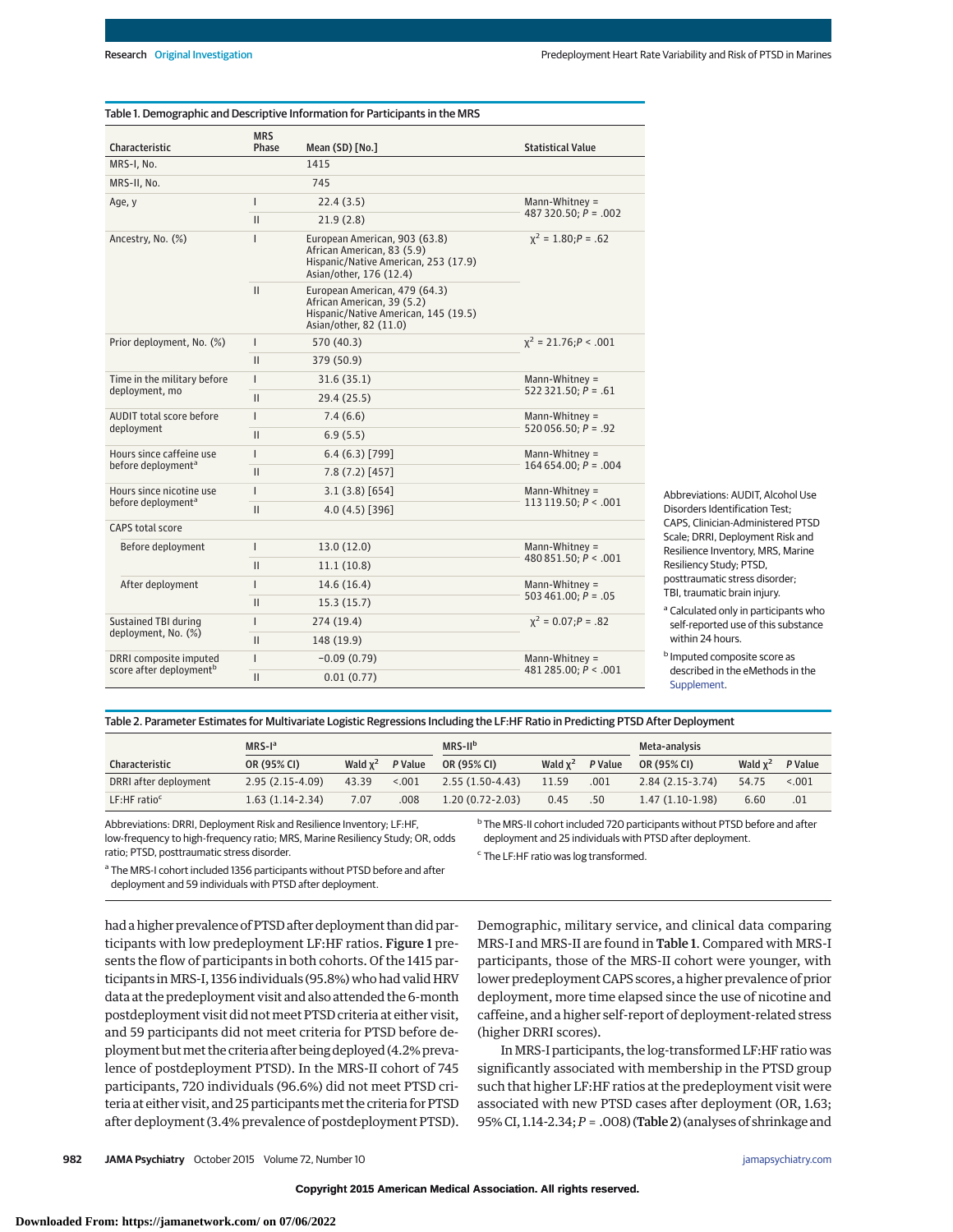performance of the regression model are in the eMethods in the [Supplement\).](http://jama.jamanetwork.com/article.aspx?doi=10.1001/jamapsychiatry.2015.0922&utm_campaign=articlePDF%26utm_medium=articlePDFlink%26utm_source=articlePDF%26utm_content=jamapsychiatry.2015.0922) Neither the log-transformed LF (OR, 1.28; 95% CI,0.92-1.73;*P* = .21) norHF (OR,0.91; 95%CI,0.68-1.15;*P* = .54) achieved statistical significance in the logistic regressions.

Regression with the log-transformed LF:HF ratio was repeated in MRS-II participants. In that analysis, the LF:HF ratio was not statistically significant (OR, 1.20; 95% CI, 0.72- 2.03; *P* = .50) (Table 2). Power to detect a significant effect in the MRS-II cohort was then calculated. Parameters used were the observed OR (1.63) of the LF:HF ratio in MRS-I, observed mean (SD) of the LF:HF ratio in MRS-I (0.36 [0.77]), no correlation between the LF:HF ratio and other covariates, and a 5% probability of PTSD under the null hypothesis of no effect of the LF:HF ratio. Power calculations suggested that 964 participants would have been required in MRS-II to achieve 80%

Figure 2. Percentage of Marine Resiliency Study Participants With Low (n=2122) vs High (n=38) Predeployment Low-Frequency to High-Frequency (LF:HF) Ratios and Postdeployment Posttraumatic Stress Disorder (PTSD)



The LF:HF ratios were back transformed from natural log transformations. Ratios greater than 6.7 represent values greater than 2 SDs from the grand mean;  $\chi^2$  analysis was used.

power to detect an effect of the magnitude observed in MRS-I at *P* = .05. However, a meta-analysis of the weighted β values for the LF:HF ratio regression from both the MRS-I (OR, 1.63; 95% CI, 1.14-2.34) and MRS-II (OR, 1.20; 95% CI, 0.72-2.03) samples indicated that the LF:HF ratio was a statistically significant predictor of PTSD (OR, 1.47; 95% CI, 1.10-1.98; *z* = 2.57; *P* = .01) (Table 2). Figure 2 illustrates that the prevalence of postdeployment PTSD was higher in MRS-I and MRS-II participants with high (>2 SDs above the mean) predeployment LF:HF ratios (15.8% [6 of 38 participants]) compared with participants who did not have high LF:HF ratios (3.7% [78 of 2122 participants]).

When all covariates were accounted for in the multivariate logistic regression analyses for MRS-I participants, the logtransformed LF:HF ratio retained statistical significance as a predictor of PTSD group (OR, 1.57; 95% CI, 1.04-2.37; *P* = .03). Parameter estimates of this regression are reported in Table 3.

The multivariate regression model with the log-transformed LF:HF ratio was repeated in MRS-II participants. The LF:HF ratio was not statistically significant, but the meta-analysis of weighted β values for the MRS-I and MRS-II groups indicated that the LF:HF ratio was a statistically significant predictor of PTSD development (OR, 1.42; 95% CI, 1.02-1.98; *z* = 2.05; *P* = .04) (Table 3). Additional exploratory multivariate logistic regressions with the LF:HF ratio and each covariate in predicting PTSD in MRS-I and MRS-II participants are presented in the eTable in the [Supplement.](http://jama.jamanetwork.com/article.aspx?doi=10.1001/jamapsychiatry.2015.0922&utm_campaign=articlePDF%26utm_medium=articlePDFlink%26utm_source=articlePDF%26utm_content=jamapsychiatry.2015.0922)

Although some correlations between predeployment logtransformed LF and HF and postdeployment CAPS scores reached or approached statistical significance owing to the large sample size, the variance in symptom severity predicted by HRV was low (LF correlations with total CAPS: Pearson *r* = −0.06, *P* = .03; CAPS Avoidance-Numbing: Pearson *r* = −0.07,*P* = .02; and CAPS Arousal: Pearson*r* = −0.07,*P* = .02; HF correlations with CAPS Avoidance-Numbing: Pearson *r* = −0.08, *P* = .01 and CAPS Arousal: Pearson *r* = −0.06, *P* = .04). Post hoc correlations between HRV and other variables are presented in the eMaterial in the [Supplement.](http://jama.jamanetwork.com/article.aspx?doi=10.1001/jamapsychiatry.2015.0922&utm_campaign=articlePDF%26utm_medium=articlePDFlink%26utm_source=articlePDF%26utm_content=jamapsychiatry.2015.0922)

Table 3. Parameter Estimates for Multivariate Logistic Regressions Including the LF:HF Ratio and Additional Covariates in Predicting PTSD After Deployment

|                            | $MRS-Ia$          |            |         | $MRS-IIb$            |            |         | Meta-analysis     |            |           |
|----------------------------|-------------------|------------|---------|----------------------|------------|---------|-------------------|------------|-----------|
| <b>Characteristics</b>     | OR (95% CI)       | Wald $x^2$ | P Value | OR (95% CI)          | Wald $x^2$ | P Value | OR (95% CI)       | Wald $x^2$ | P Value   |
| Deployment-related TBI     | $2.92(1.42-6.03)$ | 8.47       | .004    | $4.67(1.92 - 11.40)$ | 11.48      | .001    | $3.52(2.01-6.17)$ | 19.30      | < 0.001   |
| DRRI after deployment      | $2.37(1.41-3.99)$ | 10.53      | .001    | $1.82(0.99-3.32)$    | 3.77       | .05     | $2.12(1.43-3.14)$ | 13.87      | .001      |
| $LF:HF$ ratio <sup>c</sup> | $1.57(1.04-2.37)$ | 4.52       | .03     | $1.18(0.67 - 2.06)$  | 0.33       | .57     | $1.42(1.02-1.98)$ | 4.21       | .04       |
| Predeployment CAPS score   | $1.04(1.02-1.06)$ | 15.01      | < 0.01  | $1.05(1.02-1.08)$    | 9.49       | .002    | $1.05(1.03-1.06)$ | 24.40      | < 0.001   |
| Ancestry <sup>d</sup>      | <b>NA</b>         | 2.16       | .54     |                      | 1.67       | .64     | <b>NA</b>         | <b>NA</b>  | <b>NA</b> |
| Battalion <sup>d</sup>     | <b>NA</b>         | 2.04       | .56     | $0.80(0.32-1.99)$    | 0.23       | .63     | <b>NA</b>         | <b>NA</b>  | <b>NA</b> |
| Age                        | $0.95(0.43-1.07)$ | 0.63       | .43     | $0.92(0.76-1.13)$    | 0.63       | .43     | $0.94(0.85-1.05)$ | 1.18       | .28       |

Abbreviations: CAPS, Clinician-Administered PTSD Scale, DRRI, Deployment Risk and Resilience Inventory; LF:HF, low-frequency to high-frequency ratio; MRS, Marine Resiliency Study; NA, not applicable; OR, odds ratio; PTSD, posttraumatic stress disorder; TBI, traumatic brain injury.

<sup>b</sup> The MRS-II cohort included 720 participants without PTSD before and after deployment and 25 individuals with PTSD after deployment.

<sup>c</sup> The LF:HF ratio was log transformed.

<sup>d</sup> These variables included multiple levels (except for the MRS-II battalion, with 2 levels), and the significance levels refer to an overall effect.

<sup>a</sup> The MRS-I cohort included 1237 participants without PTSD before and after deployment and 44 individuals with PTSD after deployment. Some MRS-I participants were missing a full set of data for all covariates.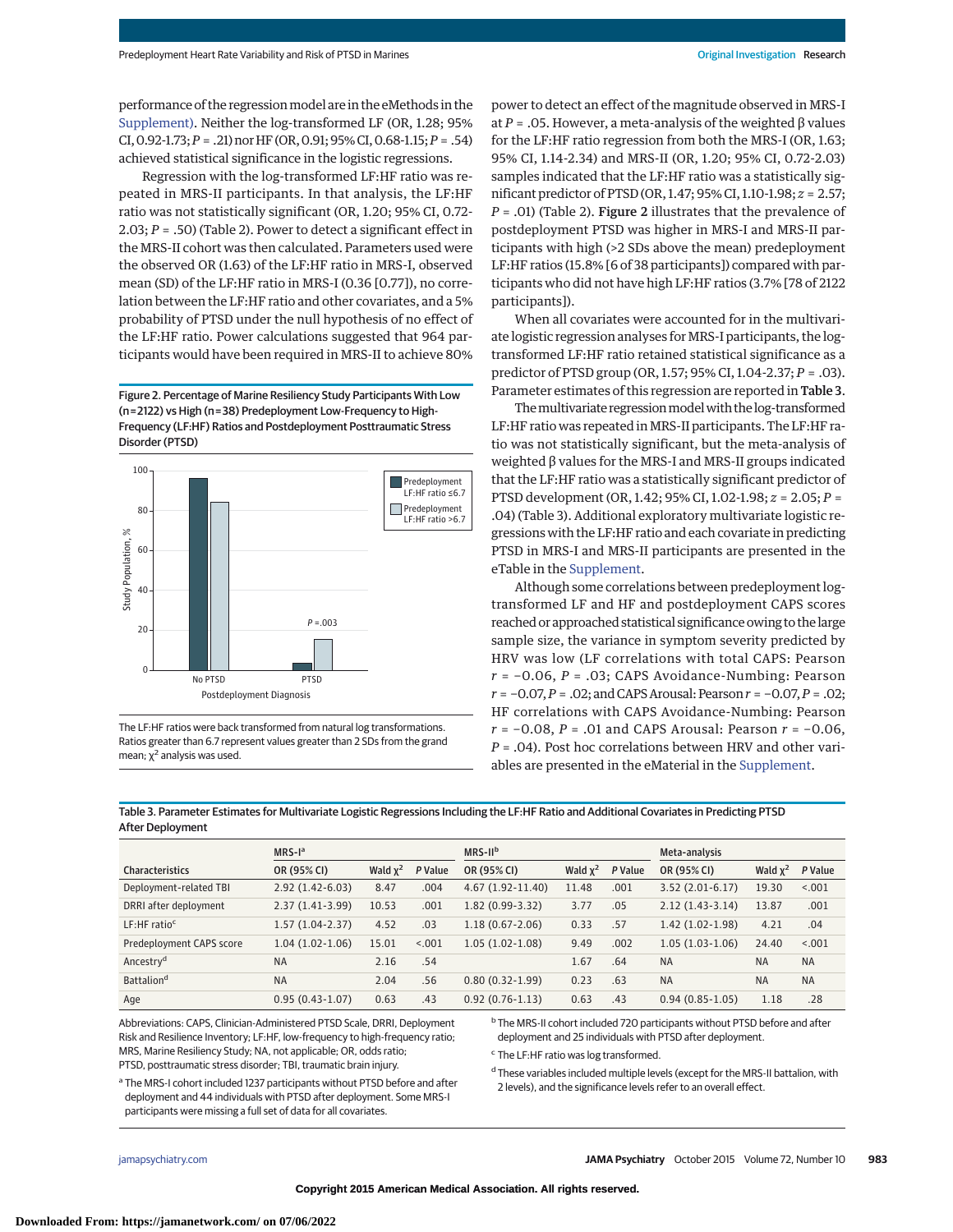# Discussion

Previous cross-sectional studies<sup>11-13,19,31</sup> repeatedly showed that lower HRV, thought to reflect inflexibility in the ANS response, is associated with PTSD. To our knowledge, the present study is the first large-scale report of a modest association between HRV before a potentially traumatic circumstance (in this case, combat exposure) and subsequent development of PTSD. The association was not observed when examining HRV variables that putatively isolate sympathetic and parasympathetic components, in contrast to previous findings of an association between lower predeployment HF and predeployment PTSD in this MRS sample.<sup>19</sup> Although those results suggested that, in this cohort of Marines, existing or chronic PTSD was most strongly associated with reduced parasympathetic activity, our present findings imply a role for pretrauma sympathetic activation (relative to parasympathetic activity) in influencing future vulnerability to significant trauma symptoms after combat exposure-related deployment. We did not observe meaningful correlations between HRV measures and symptom severity. Heart rate variability may not necessarily be associated with incremental changes in the severity of PTSD symptoms but may be a factor in or a harbinger for the development of the full syndrome and its associated adverse functional consequences.

The origin of the lower HRV observed in participants who eventually developed PTSD is unknown. A recent twin study<sup>13</sup> suggested that lower HRV is not found in the unaffected twin of veterans with PTSD and that low HRV is normalized with remission of PTSD symptoms. Taken together with the present results, low HRV may reflect an at-risk state rather than a trait. Low HRV may reflect the effects of environmental factors, perhaps recent, that increase PTSD risk. For example, a heightened stress response may contribute to the low HRV observed in the group that eventually developed PTSD since sensitivity to anxiety has been suggested as a PTSD vulnerability factor.<sup>33</sup> Deployment history was similar across groups, and this factor has not been strongly associated with HRV in past studies.<sup>13</sup> Nevertheless, it is possible that the PTSD risk group was exposed to more intense combat in previous deployments, or they may have experienced other adverse events that rendered them at greater risk for eventual development of PTSD. The results suggest that exposure to a combat-related deployment may not substantially affect ANS function for all military personnel; rather, theremay be individuals who are particularly vulnerable to the serious psychological consequences of trauma. Resilience and vulnerability to PTSD are complex and multifactorial phenomena $34$  that include genetic inheritance risk factors,  $35,36$ preexisting cognitive and psychological features,<sup>37</sup> lifetime trauma exposure especially early in childhood,<sup>38</sup> and perhaps also perturbations in ANS regulation. A recent review<sup>16</sup> posits that lower HRV may constitute a vulnerability factor for development of PTSD, perhaps because disrupted ANS function reflects perturbed cognitive and inhibitory control of stress response systems. Disruption in the neuroendocrine system that governs the stress response, the hypothalamic-pituitaryadrenal axis, may influence trauma vulnerability. The ANS is thought to play a role in the regulation of stress responses via inhibition of the hypothalamic-pituitary-adrenal axis by the vagus.<sup>39</sup> Thus, relatively increased sympathetic activation may reflect insufficient inhibition of the hypothalamic-pituitaryadrenal axis, leading to dysregulation of stress hormones and disruption of a normal stress response, which may ultimately contribute to vulnerability to PTSD following a traumatic event. Assuming that low HRV is associated with core mechanisms of PTSD risk and is not an epiphenomenon, an intriguing issue is whether PTSD risk can be decreased via methods intended to improve ANS function, such as biofeedback $40$  and other interventions.41,42 For example, there is a promising role for mindfulness-based interventions, particularlymeditation, in increasing HRV.43-45

The present study's restriction to a young male group of US military personnel limits its generalizability to other PTSD populations. As our group<sup>19</sup> has previously suggested, the association between ANS function and trauma symptoms probably depends on the population and context of the traumatic event. Furthermore, the LF:HF ratio, although widely used, has been criticized for not always reflecting a robust and specific measure of sympathetic to parasympathetic balance,<sup>46</sup> particularly in situations when respiration is not accounted for, as in the present study (eg, respiratory sinus arrhythmia<sup>47,48</sup>). The assessment of many Marines in short time frames rendered a brief PPG recording to be themost practicalmethod compared with longer recordings using electrocardiographic Holter monitors plus respiratory bands. Thus, we could not assess to what extent breathing rates may have moderated HRV. No significant association was observed between postdeployment PTSD and other predeployment HRV indices (ie, the LF and HF components); a small sample size for the PTSD group certainly may have reduced the power to detect these potential associations. The MRS-I and MRS-II cohorts were somewhat heterogeneous (Table 1 and Figure 1), which is why we conducted a meta-analysis instead of simply combining the 2 cohorts. Although the LF:HF ratio showed a similar effect size in MRS-II, it did not reach statistical significance in that cohort, likely owing to low power. Finally, in contrast to studies using 24-hour Holter monitoring recordings, 11,13 we did not observe a linear relationship between predeployment HRV and postdeployment PTSD symptoms. Previous studies<sup>11,13</sup> demonstrated cross-sectional—not longitudinal—correlations between HRV indices and PTSD symptoms. In the present study, a 5-minute HRV sample may have been insufficient to adequately capture an association between this relatively nonspecific physiologic measure and PTSD symptoms obtained more than 1 year later. Integrated analyses of HRV with other risk factors in this cohort (eg, markers of inflammation, fear processing, and traumatic brain injury) will help to elucidate the relative usefulness of this marker for predicting PTSD risk in active-duty military members.18,20,32,49

## **Conclusions**

This investigation provides initial longitudinal evidence that ANS function may contribute to vulnerability and resilience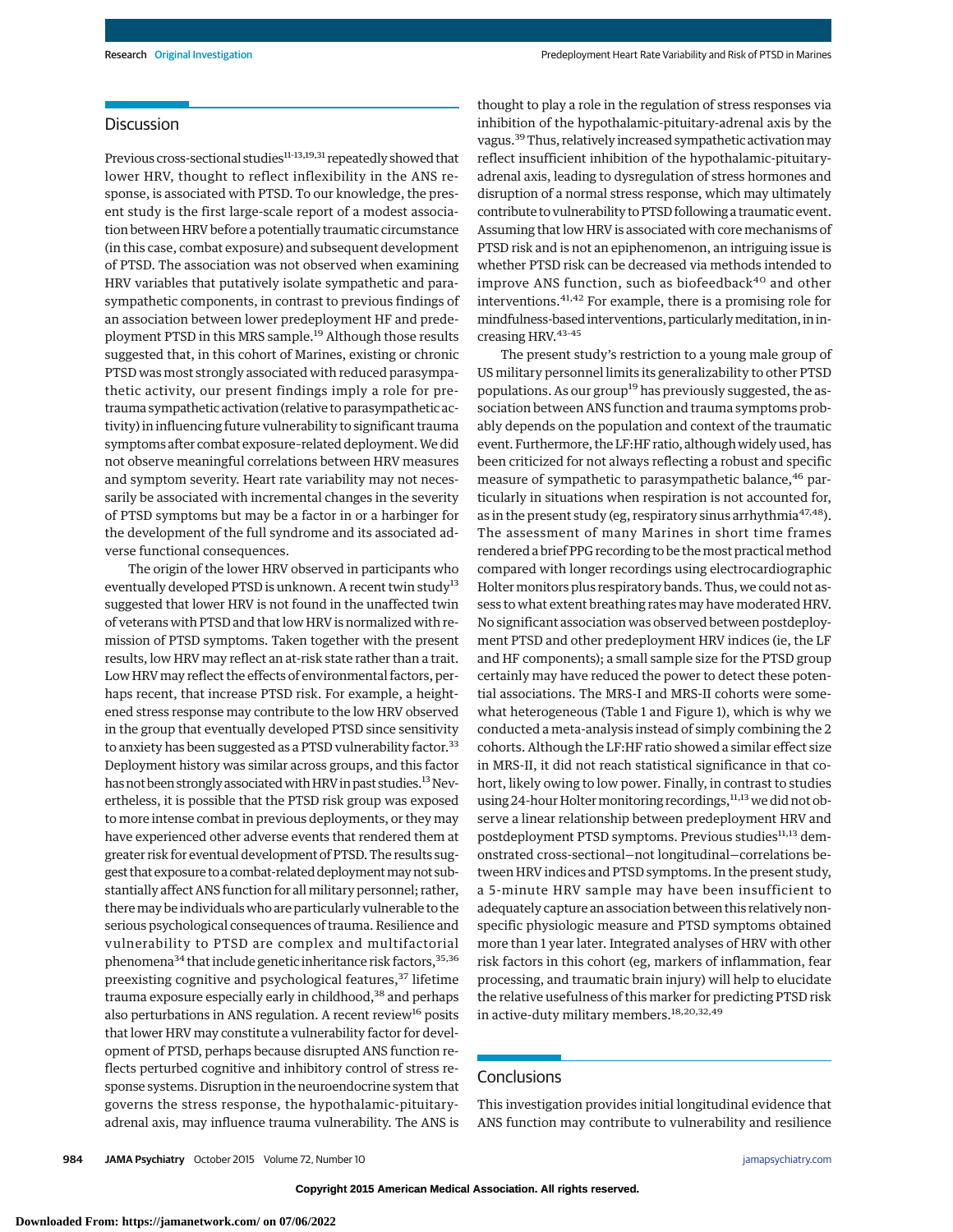to PTSD along with known risk factors, such as combat exposure and preexisting stress and trauma symptoms. If supported, this association sheds additional light on the interplay between complex biological systems and the psychological and functional consequences of trauma and may provide new opportunities for prevention.

### ARTICLE INFORMATION

**Submitted for Publication:** November 13, 2014; final revision received April 24, 2015; accepted April 29, 2015.

**Published Online:** September 9, 2015. doi[:10.1001/jamapsychiatry.2015.0922.](http://jama.jamanetwork.com/article.aspx?doi=10.1001/jamapsychiatry.2015.0922&utm_campaign=articlePDF%26utm_medium=articlePDFlink%26utm_source=articlePDF%26utm_content=jamapsychiatry.2015.0922)

**Author Contributions:** Drs Minassian and Risbrough had full access to all the data in the study and take responsibility for the integrity of the data and the accuracy of the data analysis. Study concept and design: Minassian, Baker, Nievergelt, Geyer, Risbrough.

Acquisition, analysis, or interpretation of data: All authors.

Drafting of the manuscript: Minassian, Baker, Nievergelt.

Critical revision of the manuscript for important intellectual content: All authors.

Statistical analysis: Minassian, Maihofer, Nievergelt. Obtained funding: Baker, Nievergelt, Geyer, Risbrough.

Administrative, technical, or material support: Minassian, Baker, Geyer, Risbrough. Study supervision: Minassian, Risbrough.

**Conflict of Interest Disclosures:** Dr Risbrough has received research funding from Johnson and Johnson, National Institutes of Health, Veterans Administration Biomedical Laboratory Research and Development, and the Department of Defense in the past 3 years. Dr Geyer has received consulting compensation from Abbott, Dart, Lundbeck, Neurocrine, Omeros, Otsuka, and Sunovion in the past 3 years, and he holds an equity interest in San Diego Instruments. No other conflicts are reported.

**Funding/Support:** This study was funded by the following grants: project No. SDR 09-0128 (Drs Baker, Geyer, and Risbrough) from the Veterans Administration Health Service Research and Development, the US Marine Corps (Drs Baker, Geyer, and Risbrough), the US Navy Bureau of Medicine and Surgery (Mr Maihofer and Drs Baker, Nievergelt, Geyer, and Risbrough), the Naval Medical Research Center's Advanced Medical Development program (Naval Medical Logistics Command Contract N62645-11-C-4037) (Drs Baker, Nievergelt, Geyer, and Risbrough), Biomedical Laboratory Research and Development Veterans Administration Merit Award (Dr Risbrough), and grants MH093500 (Mr Maihofer and Drs Baker, Nievergelt, Geyer, and Risbrough) as well as MH100351 and P30 DK079337 (Dr Nievergelt) from the National Institutes of Health.

**Role of the Funder/Sponsor:** The funding organizations approved the design and conduct of the study but had no role in the collection, management, analysis, and interpretation of the data; preparation, review, or approval of the manuscript; and decision to submit the manuscript for publication.

**Group Members:** The MRS-I and MRS-II team members include authors and co-investigators Dewleen G. Baker, MD (University of California, San Diego and Veterans Affairs Center of Excellence for Stress and Mental Health within the Veterans Affairs San Diego Healthcare System), Mark A.

Geyer, PhD (University of California, San Diego), Richard L. Hauger, MD (University of California, San Diego and Veterans Affairs Center of Excellence for Stress and Mental Health within the Veterans Affairs San Diego Healthcare System), Mingxiong Huang, PhD (University of California, San Diego and Veterans Affairs San Diego Healthcare System), Jennifer A. Murphy, PhD (Naval Center for Combat and Operational Stress Control), Robert K. Naviaux, MD, PhD (University of California, San Diego), Caroline M. Nievergelt, PhD (University of California, San Diego and Veterans Affairs Center of Excellence for Stress and Mental Health within the Veterans Affairs San Diego Healthcare System), Victoria B. Risbrough, PhD (University of California, San Diego and Veterans Affairs Center of Excellence for Stress and Mental Health within the Veterans Affairs San Diego Healthcare System), and Kate Yurgil, PhD (University of California, San Diego and Veterans Affairs Center of Excellence for Stress and Mental Health within the Veterans Affairs San Diego Healthcare System), as well as the administrative core, Anjana Patel, BS, BA, Andrew De La Rosa, BS, Patricia Gorman, BSc, DC, and members of the Marine Resiliency Study Team, including logistic coordinators, clinician interviewers, and data collection staff listed in the MRS methods article.<sup>18</sup> The contributors did not receive financial compensation.

**Additional Contributions:** We acknowledge the contributions of MRS-I and MRS-II coinvestigators and the MRS HRV data collection staff as well as members of the MRS team. We also thank the Marine and Navy volunteers for military service and participation in this study. We dedicate this article to the memory of Daniel T. O'Connor, MD, who played an integral part in this study and died during the preparation of this manuscript.

#### **REFERENCES**

**1**. Dohrenwend BP, Turner JB, Turse NA, Adams BG, Koenen KC, Marshall R. The psychological risks of Vietnam for US veterans: a revisit with new data and methods. Science[. 2006;313\(5789\):979-982.](http://www.ncbi.nlm.nih.gov/pubmed/16917066)

**2**. Hoge CW, Castro CA, Messer SC, McGurk D, Cotting DI, Koffman RL. Combat duty in Iraq and Afghanistan, mental health problems, and barriers to care. N Engl J Med[. 2004;351\(1\):13-22.](http://www.ncbi.nlm.nih.gov/pubmed/15229303)

**3**. Seal KH, Bertenthal D, Miner CR, Sen S, Marmar C. Bringing the war back home: mental health disorders among 103,788 US veterans returning from Iraq and Afghanistan seen at Department of Veterans Affairs facilities. [Arch Intern Med](http://www.ncbi.nlm.nih.gov/pubmed/17353495). 2007; [167\(5\):476-482.](http://www.ncbi.nlm.nih.gov/pubmed/17353495)

**4**. Vieweg WV, Julius DA, Fernandez A, Beatty-Brooks M, Hettema JM, Pandurangi AK. Posttraumatic stress disorder: clinical features, pathophysiology, and treatment. [Am J Med](http://www.ncbi.nlm.nih.gov/pubmed/16651048). 2006; [119\(5\):383-390.](http://www.ncbi.nlm.nih.gov/pubmed/16651048)

**5**. Nock MK, Stein MB, Heeringa SG, et al; Army STARRS Collaborators. Prevalence and correlates of suicidal behavior among soldiers: results from the Army Study to Assess Risk and Resilience in Servicemembers (Army STARRS). [JAMA Psychiatry](http://www.ncbi.nlm.nih.gov/pubmed/24590178). [2014;71\(5\):514-522.](http://www.ncbi.nlm.nih.gov/pubmed/24590178)

**6**. Goldberg J, Magruder KM, Forsberg CW, et al. The association of PTSD with physical and mental health functioning and disability (VA Cooperative Study #569: the course and consequences of posttraumatic stress disorder in Vietnam-era veteran twins). Qual Life Res[. 2014;23\(5\):1579-1591.](http://www.ncbi.nlm.nih.gov/pubmed/24318083)

**7**. Boscarino JA. A prospective study of PTSD and early-age heart disease mortality among Vietnam veterans: implications for surveillance and prevention. Psychosom Med[. 2008;70\(6\):668-676.](http://www.ncbi.nlm.nih.gov/pubmed/18596248)

**8**. Baker DG, Nievergelt CM, O'Connor DT. Biomarkers of PTSD: neuropeptides and immune signaling. Neuropharmacology[. 2012;62\(2\):663-673.](http://www.ncbi.nlm.nih.gov/pubmed/21392516)

**9**. Bilchick KC, Berger RD. Heart rate variability. [J Cardiovasc Electrophysiol](http://www.ncbi.nlm.nih.gov/pubmed/16836727). 2006;17(6):691-694.

**10**. Malik M, Camm AJ. Heart Rate Variability. New York, NY: Futura Publishing; 1995.

**11**. Agorastos A, Boel JA, Heppner PS, et al. Diminished vagal activity and blunted diurnal variation of heart rate dynamics in posttraumatic stress disorder. Stress[. 2013;16\(3\):300-310.](http://www.ncbi.nlm.nih.gov/pubmed/23167763)

**12**. Lee EA, Theus SA. Lower heart rate variability associated with military sexual trauma rape and posttraumatic stress disorder. [Biol Res Nurs](http://www.ncbi.nlm.nih.gov/pubmed/22899708). 2012;14 [\(4\):412-418.](http://www.ncbi.nlm.nih.gov/pubmed/22899708)

**13**. Shah AJ, Lampert R, Goldberg J, Veledar E, Bremner JD, Vaccarino V. Posttraumatic stress disorder and impaired autonomic modulation in male twins. Biol Psychiatry[. 2013;73\(11\):1103-1110.](http://www.ncbi.nlm.nih.gov/pubmed/23434412)

**14**. Tulloch H, Greenman PS, Tassé V. Post-traumatic stress disorder among cardiac patients: prevalence, risk factors, and considerations for assessment and treatment. Behav Sci (Basel)[. 2014;5\(1\):27-40.](http://www.ncbi.nlm.nih.gov/pubmed/25545708)

**15**. Williamson JB, Heilman KM, Porges EC, Lamb DG, Porges SW. A possible mechanism for PTSD symptoms in patients with traumatic brain injury: central autonomic network disruption. [Front](http://www.ncbi.nlm.nih.gov/pubmed/24391583) Neuroeng[. 2013;6:13.](http://www.ncbi.nlm.nih.gov/pubmed/24391583)

**16**. Gillie BL, Thayer JF. Individual differences in resting heart rate variability and cognitive control in posttraumatic stress disorder. [Front Psychol](http://www.ncbi.nlm.nih.gov/pubmed/25076929). 2014; [5:758.](http://www.ncbi.nlm.nih.gov/pubmed/25076929)

**17**. Shaikh al arab A, Guédon-Moreau L, Ducrocq F, et al. Temporal analysis of heart rate variability as a predictor of post traumatic stress disorder in road traffic accidents survivors. [J Psychiatr Res](http://www.ncbi.nlm.nih.gov/pubmed/22425487). 2012;46 [\(6\):790-796.](http://www.ncbi.nlm.nih.gov/pubmed/22425487)

**18**. Baker DG, Nash WP, Litz BT, et al; MRS Team. Predictors of risk and resilience for posttraumatic stress disorder among ground combat Marines: methods of the Marine Resiliency Study. [Prev](http://www.ncbi.nlm.nih.gov/pubmed/22575082) Chronic Dis[. 2012;9:E97.](http://www.ncbi.nlm.nih.gov/pubmed/22575082)

**19**. Minassian A, Geyer MA, Baker DG, Nievergelt CM, O'Connor DT, Risbrough VB; Marine Resiliency Study Team. Heart rate variability characteristics in a large group of active-duty Marines and relationship to posttraumatic stress. [Psychosom Med](http://www.ncbi.nlm.nih.gov/pubmed/24804881). [2014;76\(4\):292-301.](http://www.ncbi.nlm.nih.gov/pubmed/24804881)

**20**. Yurgil KA, Barkauskas DA, Vasterling JJ, et al; Marine Resiliency Study Team. Association between traumatic brain injury and risk of posttraumatic